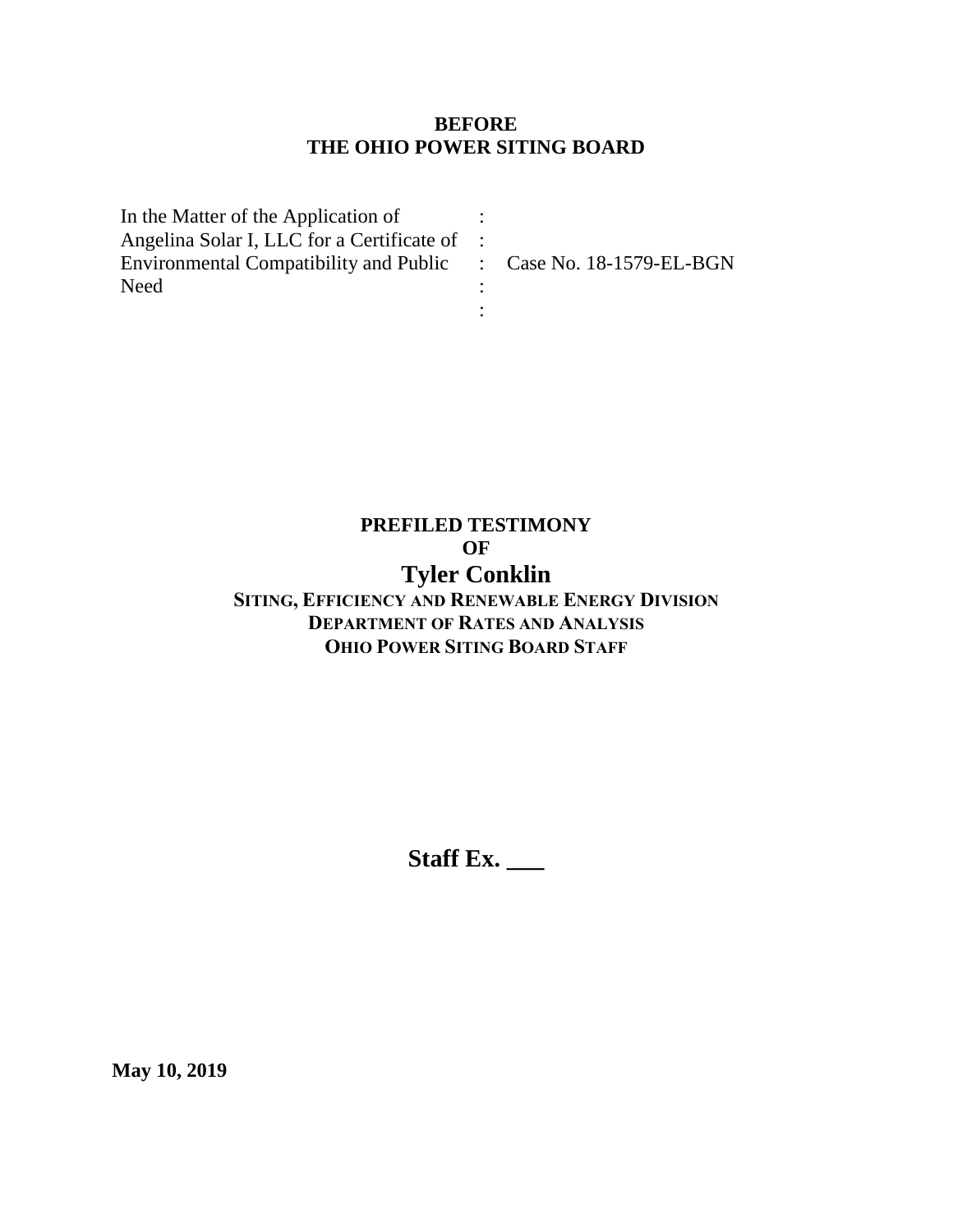| 1              | 1. | Q.             | Please state your name and business address.                             |
|----------------|----|----------------|--------------------------------------------------------------------------|
| $\overline{2}$ |    | A.             | My name is Tyler Conklin. My business address is 180 E. Broad Street,    |
| 3              |    |                | Columbus, Ohio 43215.                                                    |
| 4              |    |                |                                                                          |
| 5              | 2. | Q <sub>1</sub> | By whom are you employed?                                                |
| 6              |    | A.             | I am employed by the Public Utilities Commission of Ohio (Commission).   |
| 7              |    |                |                                                                          |
| 8              | 3. | Q.             | Please describe your job title and duties?                               |
| 9              |    | A.             | I am employed as a Utilities Analyst 2 in the Siting, Efficiency, and    |
| 10             |    |                | Renewable Energy Division of the Rates and Analysis Department. In this  |
| 11             |    |                | position, I review net metering and interconnection issues, renewable    |
| 12             |    |                | energy applications, assigned areas in Applications for a Certificate of |
| 13             |    |                | Environmental Compatibility and Public Need to construct major utility   |
| 14             |    |                | facilities and economically significant wind farms, and other duties.    |
| 15             |    |                |                                                                          |
| 16             | 4. | Q.             | Would you briefly state your educational background and work history?    |
| 17             |    | A.             | I have a Bachelor of Arts degree in Economics and a Masters of Arts      |
| 18             |    |                | degree in Economics from Kent State University. From 2018 to present, I  |
| 19             |    |                | have been employed in my current position at the Commission.             |
| 20             |    |                |                                                                          |
| 21             | 5. | Q.             | Have you previously testified before the Ohio Power Siting Board?        |
| 22             |    | A.             | No.                                                                      |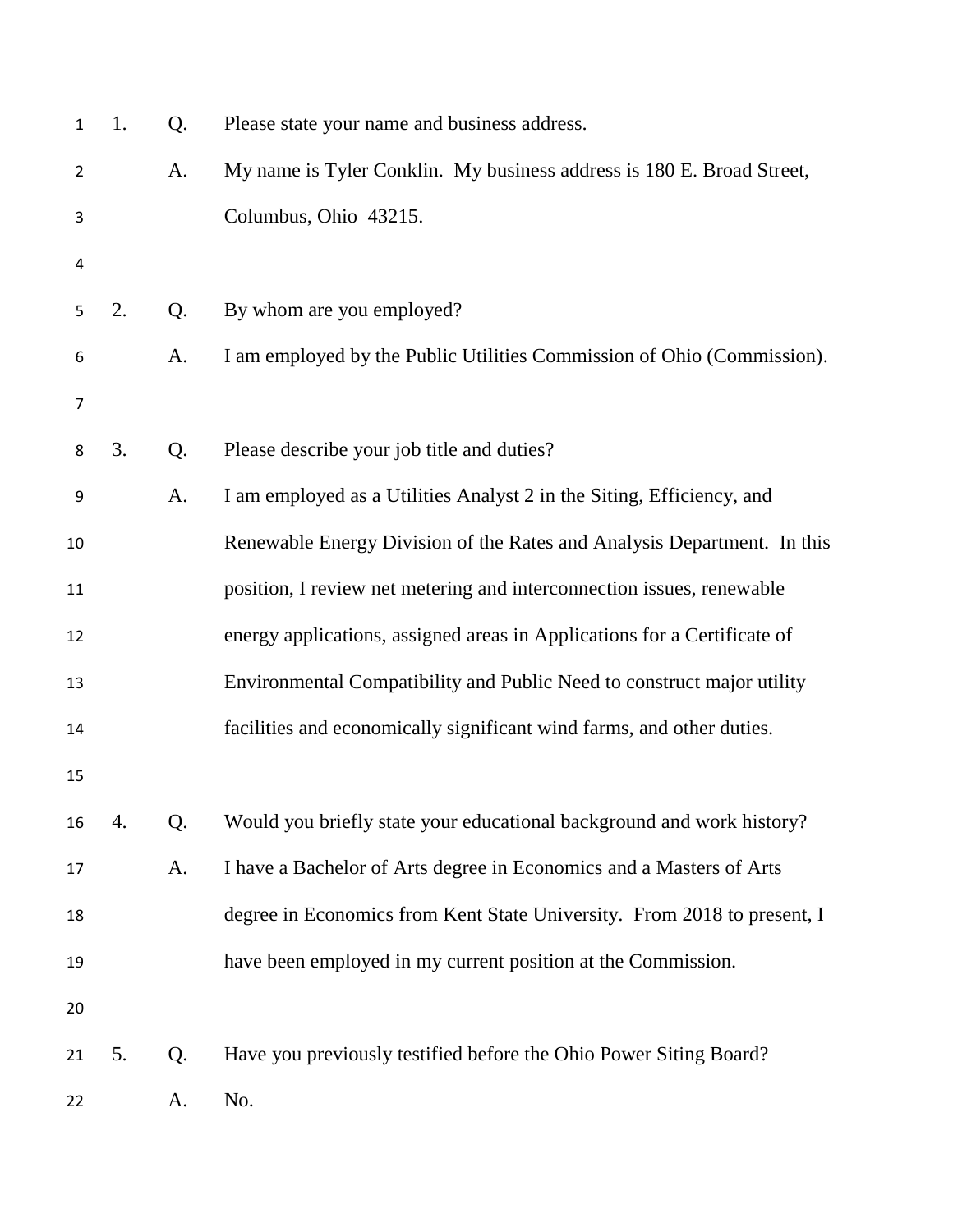| $\mathbf{1}$   | 6. | Q. | What is the purpose of your testimony in this case?                            |
|----------------|----|----|--------------------------------------------------------------------------------|
| 2              |    | A. | I am testifying in support of the Staff Report of Investigation (Staff Report) |
| 3              |    |    | in this case. I am testifying in support of the specific sections of the Staff |
| $\overline{4}$ |    |    | Report where I was the main contributing author. Specifically, I contrib-      |
| 5              |    |    | uted to the applicant, economics, air, water, and solid waste sections of the  |
| 6              |    |    | Staff Report.                                                                  |
| $\overline{7}$ |    |    |                                                                                |
| 8              | 7. | Q. | Were you responsible for any specific conditions in the Staff Report?          |
| 9              |    | A. | No.                                                                            |
| 10             |    |    |                                                                                |
| 11             | 8. | Q. | Does this conclude your testimony?                                             |
| 12             |    | A. | Yes, it does. However, I reserve the right to submit supplemental              |
| 13             |    |    | testimony as new information subsequently becomes available or in              |
| 14             |    |    | response to positions taken by other parties.                                  |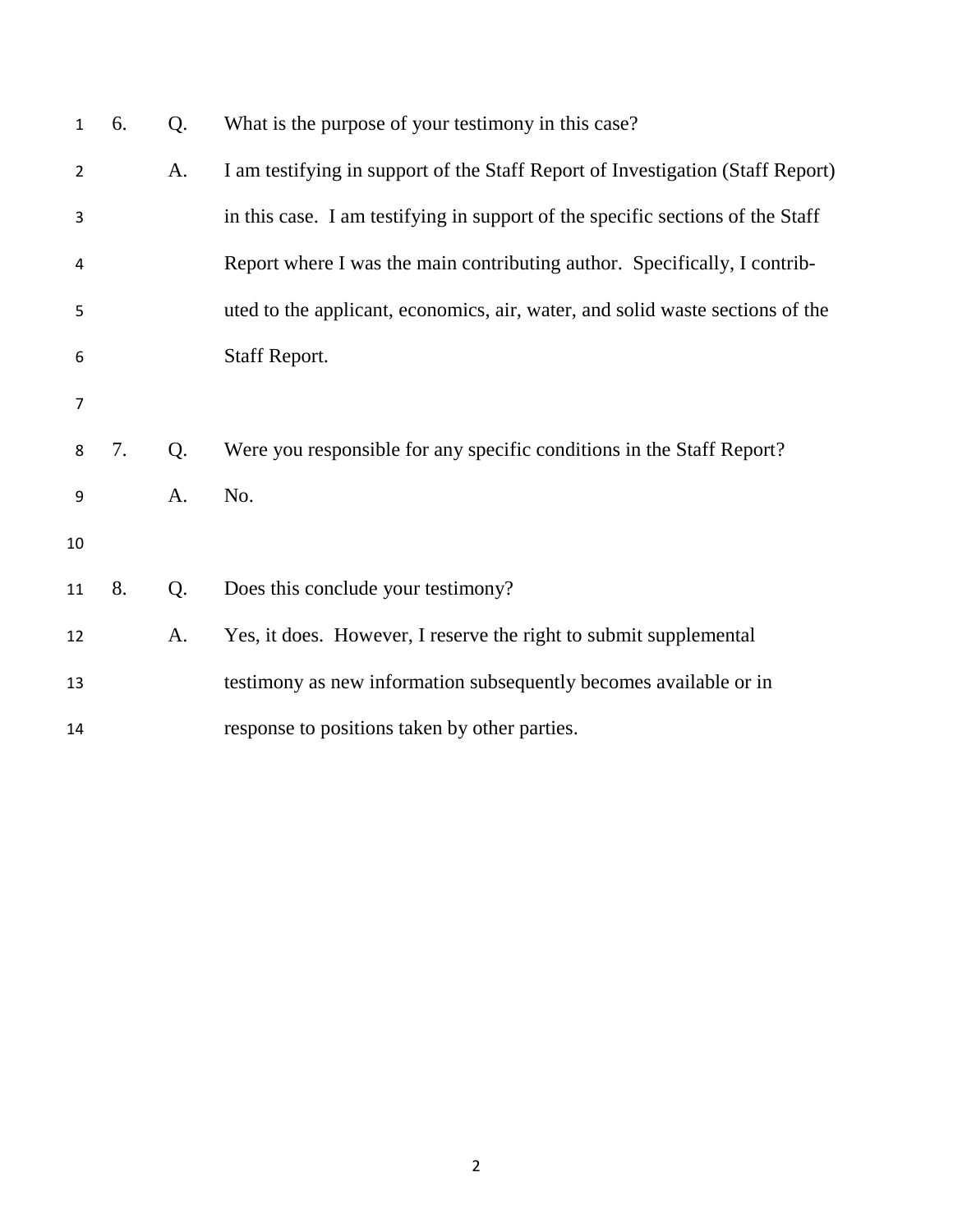### **PROOF OF SERVICE**

I hereby certify that a true copy of the foregoing Prefiled Testimony of Tyler Conklin, submitted on behalf of the Staff of the Ohio Power Siting Board, was served via electronic mail, upon the following parties of record, this 10<sup>th</sup> day of May, 2019.

/s/ *Jodi Bair*

**Jodi Bair**

### **Parties of Record:**

mwtaylor@vorys.com [kwest@prebco.org](mailto:kwest@prebco.org) [torahood@bricker.com](mailto:torahood@bricker.com) [amilam@ofbf.org](mailto:amilam@ofbf.org) [jvankley@vankleywalker.com](mailto:jvankley@vankleywalker.com) [mjsettineri@vorys.com](mailto:mjsettineri@vorys.com) [tboggs@fbtlaw.com](mailto:tboggs@fbtlaw.com) [dborchers@bricker.com](mailto:dborchers@bricker.com)

Administrative Law Judge

patricia.schabo@puco.ohio.gov